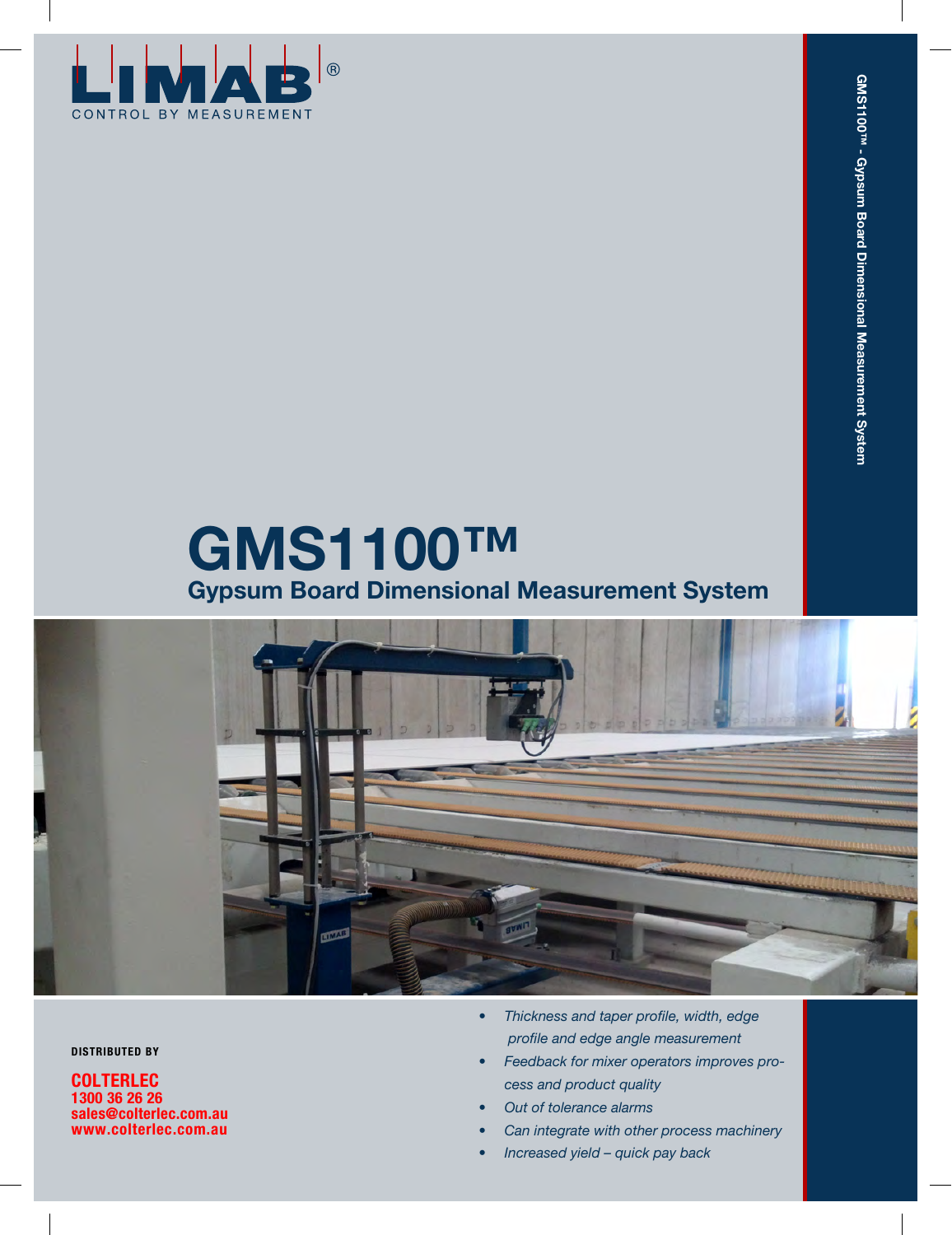

**Operators software showing dimensional profiles Trending diagrams for important parameters**



**Database for product recipes Stack control Stack control** 

LIMAR  $= 1200 - 100$ 12,63 mm 1196,60 mm Current product<br>Straight edge No taper 120<br>Smoothelman  $12.56$ 11,63 mm 12,51 mm

 **Thickness profile measurement**





## **What the system measures**

The GMS1100 not only measures thickness, width and edge profiles. Taper depth/height and length are measured and calculated according to both European, American or customer specific standards. Shoulders and grooves will be found and edge lifts will be calculated. All types of edge profiles, straight or curved, will be displayed with edge angles and edge cupping/bow calculated. All profiles are displayed and compared against tolerance limits set in the products database. Numeric values selectable mm/inch. Forming plate bolts pattern will be marked out in thickness graph.



## **System options**

- Doppler length gauges at knife and/or after dryer for improved length measurement and board shrinkage calculation
- An additional width measurement can be added to the system at delivery, or retrofitted
- Head control/slurry height measurement gauge
- Additional operators licenses. Up to 10 licenses possible to display measurements in multiple plant locations
- Level 2 communication such as OPC and PLC
- Service contracts with annual visits and special benefits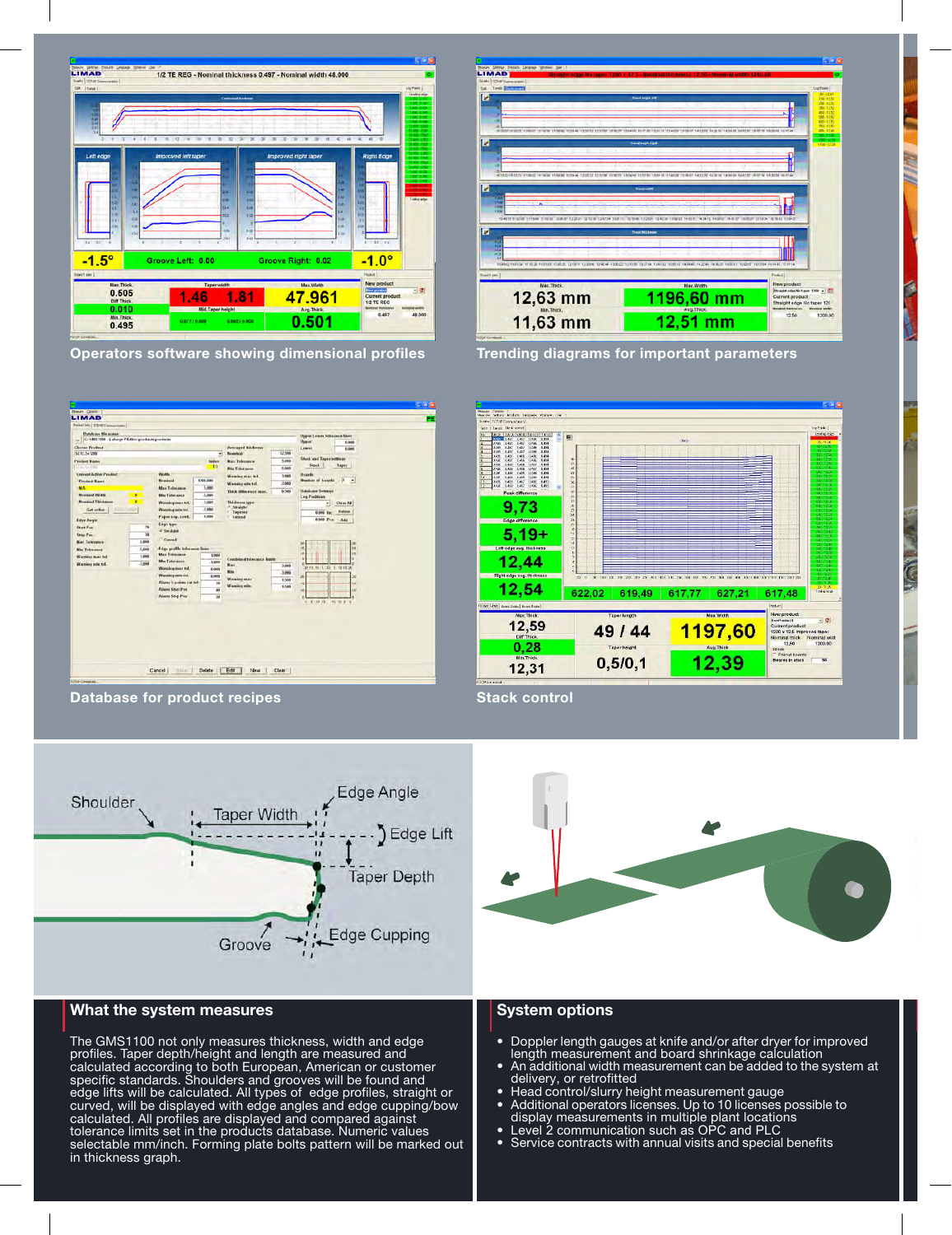

 **Thickness profile measurement**



**Width and edge profile measurement**



#### **Typical system installation layout**

The thickness gauges are installed at the transfer table. If there is not enough physical space there for the installation frame an alternative solution is to instead use a traversing thickness frame before the knife, after the wet belt. The width gauges are installed outside the conveyor, typically just before the knife. It is also possible to include an additional width measurement in the system closer to the mixer for earlier out of tolerance indications. Additional terminals can be located at multiple plant locations connected to the factory network such as the wet-end transfer area, at the mixer, in laboratory or office.

# LIMAB GMS1100**™**

#### **Gypsum board dimensional tolerances control**

The GMS1100 can be said to be an "industry standard" system since it has been installed in most of the gypsum board production plants around the world. The in-line control of gypsum board dimensions is a useful tool for improvement of both the product quality and the production process, enabling waste and energy reduction.

The GMS1100 uses the latest laser technology, with stateof-the-art sensors developed by LIMAB specifically for the gypsum industry. Both high speed single point and 2D sensors are used. We have also designed laser sensor mounting stands, to fit into most gypsum board production lines. These stands are mechanically and temperature stable, which together with the high precision sensors provides true board profiles.

GMS1100 continuously measures the board thickness profiles across the board, including the taper profiles, taper width and height on both board sides, grooves and shoulders are also presented, the board width, the complete edge profiles with the edge angles calculated.

The easy to use Windows based software has an extensive set of functions, continuously developed and improved under the 15+ years since the first GMS1100 system was presented. Measurements are displayed in real time, both numerical and graphical, including trend graphs. The system will instantly alarm, on screen and with digital signals, when out of tolerance conditions occur. The system has an easily editable product library, which also can be shared by our Surface Inspection System FalconEye. All relevant board data can be printed on request and logged as text files or in SQL databases.

GMS1100 can be integrated with other process machinery equipment eg. Doppler length measurement gauges. It can also be used for communication and presentation of data, to or from the GMS1100, with various interfaces and protocols, like TCP/IP and OPC. VPN-connection for remote service and software upgrades is prepared for.



### **Calibration tools**

All measurement systems need calibration to give maximum accuracy. Included in the GMS1100 delivery are calibration units, for both thickness and width calibration. Together with the system calibration software they make calibration quick and easy. The system sensors and mounting stands are very temperature stable so calibrations need not to be done more frequently than during the normal maintenance operations.